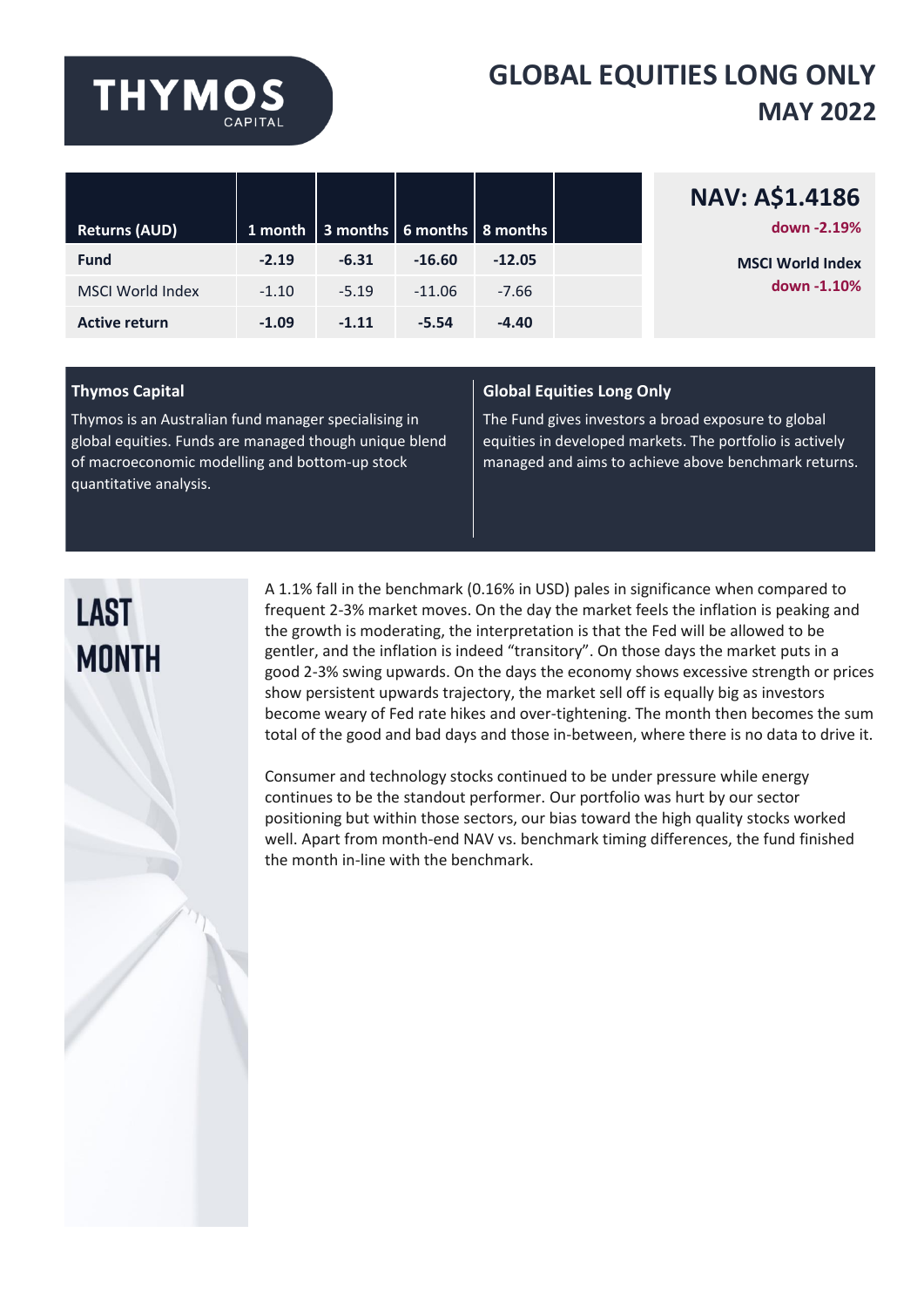Going forward, we expect the Fed to continue normalizing policy settings. How aggressively it moves is up for debate, with some officials talking about a September pause and others talking about a more aggressive path, with the difference being about how quickly inflation slows in response to tightening. But regardless of the details, as the Fed gets closer to neutral and as economic growth slows, we can see rates uncertainty peaking. Indeed, there are risks that the Fed overtightens, because neutral is an unobservable moving target that depends on fundamentals in the economy as well as financial market developments. In overtightening scenarios, we would see credit spreads widen, equity volatility rise and the USD strengthen. These developments are negative for the valuations of more leveraged and cyclical companies, compounding the negative effects of slowing activity growth on earnings. In scenarios where the Fed pauses early, bond yields can fall provided inflation is genuinely fading. We note that longer-duration growth stocks have been sold on higher rates and inflation, as well as the expectation of more aggressive tightening to come. These stocks may benefit in a relative sense from reversal flows as rates uncertainty peaks and slowing economic growth contains inflation.

We are long quality and short momentum. We have negligible weight on value, anticipating that there are de-leveraging risks to come as the Fed tightens.

| <b>Portfolio</b> |           |
|------------------|-----------|
| Number of stocks | 300       |
| Largest stock*   | 2,353,002 |
| Smallest stock*  | 9,029     |
| Median Turnover* | 301       |

| <b>Sectors</b>                | <b>Holding</b> | <b>Regions</b>                       | <b>Holding</b> |
|-------------------------------|----------------|--------------------------------------|----------------|
| Technology                    | 39.7           | Americas                             | 81.1           |
| <b>Consumer Discretionary</b> | 13.8           | <b>EMEA</b>                          | 12.6           |
| Healthcare                    | 15.1           | Asia Pac                             | 6.3            |
| <b>Financials</b>             | 8.6            |                                      |                |
| Manufacturing                 | 6.3            |                                      |                |
| <b>Consumer Staple</b>        | 6.3            | <b>Segment</b>                       | <b>Holding</b> |
| <b>Commercial Services</b>    | 7.5            | Mega Cap                             | 37.2           |
| <b>Utilities</b>              | 0.9            | Large Cap                            | 29.4           |
| <b>Materials</b>              | 0.6            | Mid Cap                              | 18.7           |
| <b>Real Estate</b>            | 0.4            | Small Cap                            | 14.8           |
| Energy                        | 0.8            |                                      |                |
| <b>Industrial Services</b>    | 0.0            | Holding as a % of portfolio, * in US |                |

| <b>Regions</b> | <b>Holding</b> |
|----------------|----------------|
| Americas       | 81.1           |
| <b>FMFA</b>    | 12.6           |
| Asia Pac       | 6.3            |

| <b>Segment</b>   | <b>Holding</b> |
|------------------|----------------|
| Mega Cap         | 37.2           |
| Large Cap        | 29.4           |
| Mid Cap          | 18.7           |
| <b>Small Cap</b> | 14.8           |

Holding as a % of portfolio, \* in USD

## **LOOKING AHEAD**